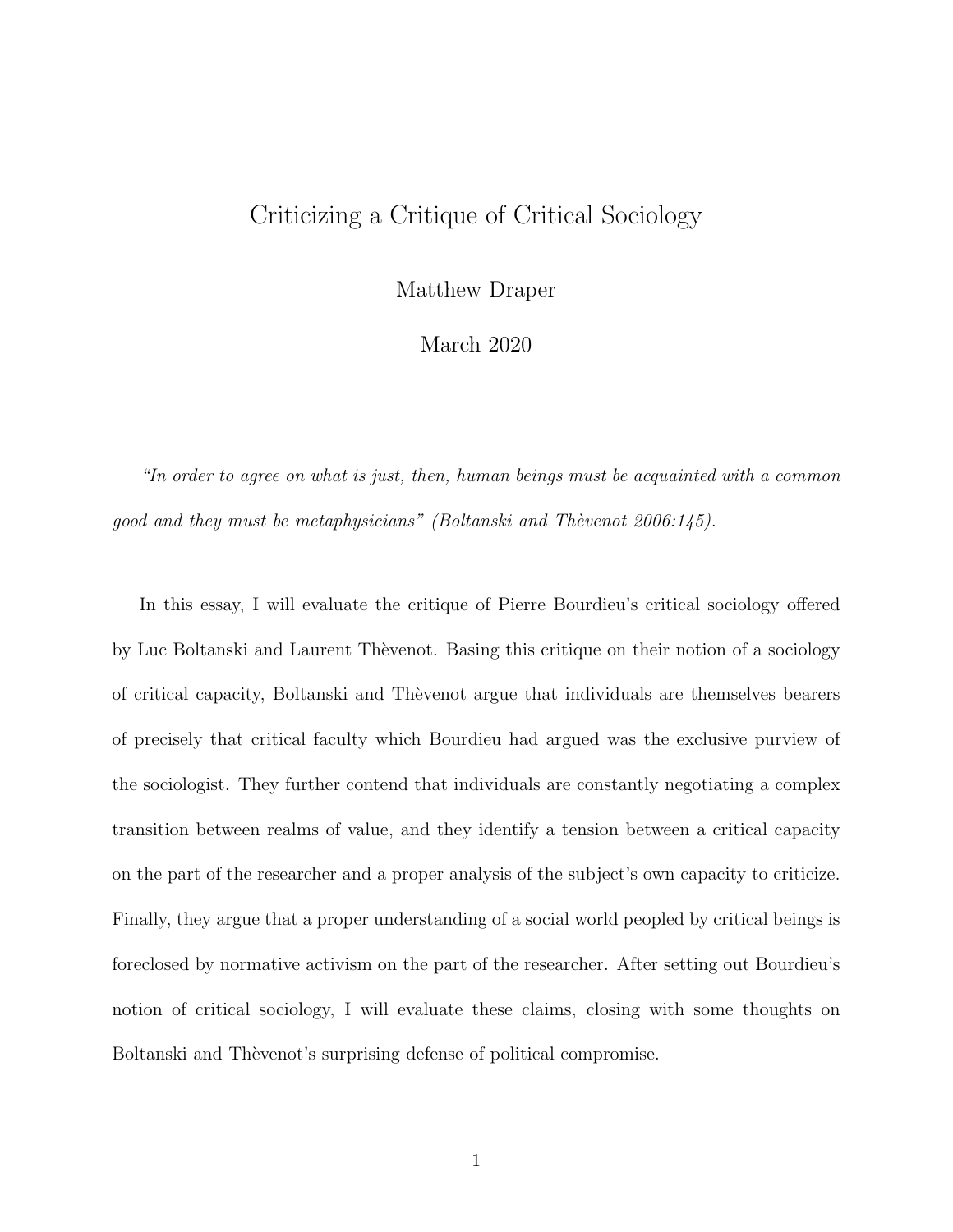### 1 Bourdieu's Concept of Critical Sociology

Pierre Bourdieu made the innovative move of applying critical techniques to sociology itself. Critical sociology rejects mere description or categorization in favor of critical evaluation of the subject. Bourdieu understood the sociological enterprise to be one of demystification, whereby monopolies of "legitimate symbolic violence" would be exposed and ideologies would be revealed as mere epiphenomena of positional struggle among intellectuals ("specialists in symbolic production"). Arguing that human behavior is only intelligible from the perspective of power, Bourdieu saw the task of sociology to be the unmasking of the power relations and symbolic hegemony at the heart of everyday life. On his view, common sense itself ("natural attitudes") is the product of tacit (and tacitly accepted) domination (1977:116). This critical approach can lead to positive knowledge by unmasking tacit forms of domination.

Bourdieu attempted to transcend the subjective-objective distinction by focusing simultaneously on reality and perception of that reality (1990:108). He argued that social reality is shaped by a process of double structuring, whereby subjective perceptions take on objective force. The actual reasons for agents' discursive performances are inaccessible to them, and indeed disagreement between stated reasons and imputed reasons is taken as evidence for the imputed reasons.<sup>1</sup> Bourdieu is thus led to distinguish between practical and theoretical knowledge, arguing that people have a kind of practical knowledge concerning how to behave, but that this practical knowledge "does not contain knowledge of its own principles"  $(1990:102).<sup>2</sup>$ 

<sup>&</sup>lt;sup>1</sup>On this point, see Latour 2005, pp.9-10.

<sup>2</sup>Bourdieu's reliance on the theorist to explain something that is logically impossible for the ordinary person to understand recalls the godlike figure of the tutor in Rousseau's Emile. It is precisely this "postulate of nonconsciousness" with which Boltanski and Thèvenot will take issue.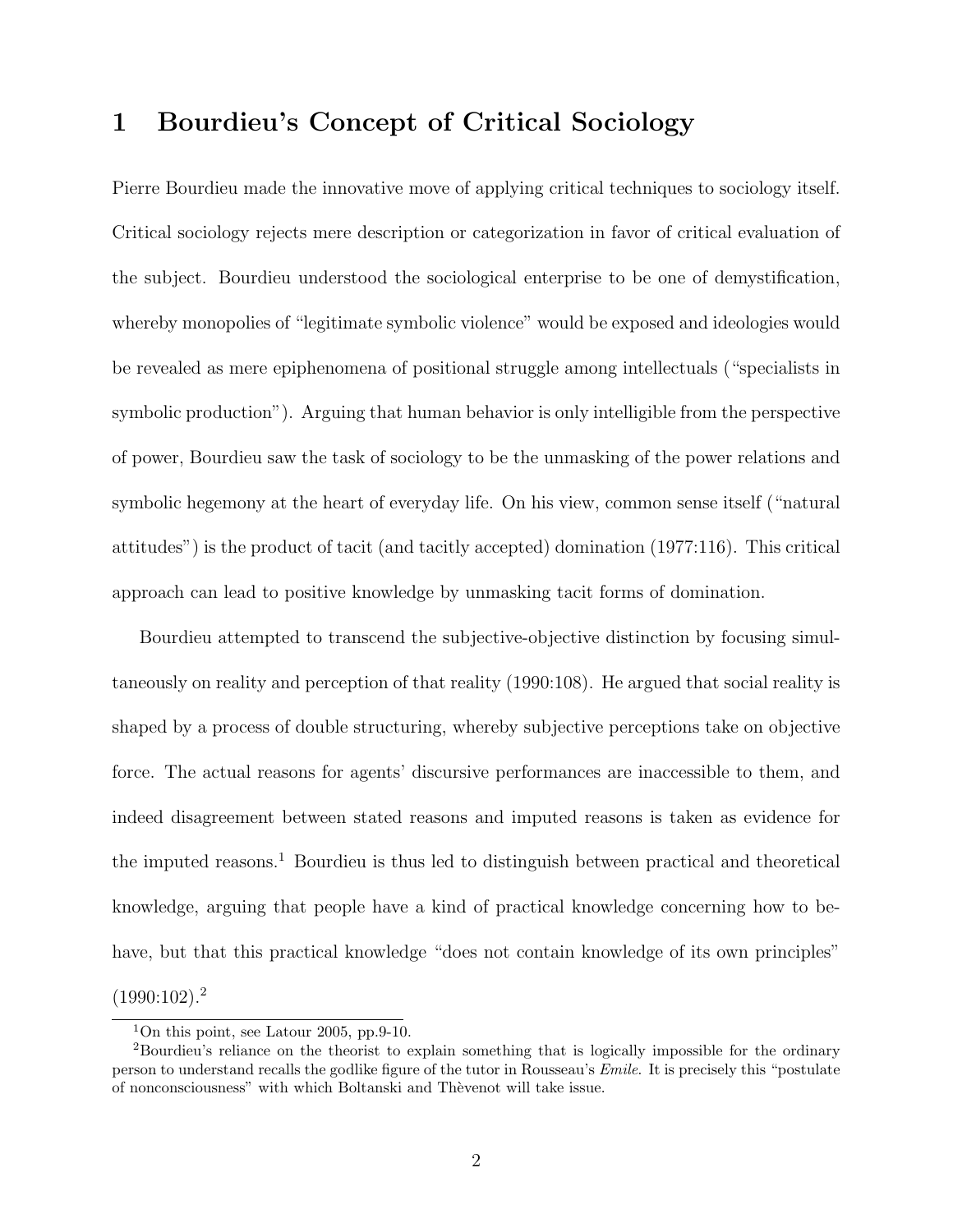# 2 The Sociology of Critical Capacity

Luc Boltanski and Laurent Thèvenot question this critical sociology on a number of fundamental grounds. They set out initially to reconcile explanations of social phenomena that appeal to groups as the motive force and those that appeal to individuals. As an alternative to individual- and group-based explanations, they prefer to set individual rational calculation against the background of social structures which are themselves the product of collective determination (2006:26). They begin by arguing that individual actions are inevitably impregnated with collective content, specifically the collective assumptions that undergird, say, market transactions (2006:27). Drawing on this insight, they characterize the opposition between individual and collective determinants of behavior as a false dichotomy, and they argue that explanations based on individuals and those based on collectives suffer alike from the reification of a normative principle into a scientific law (2006:29). Boltanski and Theorem to the uncomfortable fact that there appears to be no outside principle to which we can appeal to adjudicate when exactly we should appeal to individual (particular) or collective (general) explanations.

With this paradox established, they resolve it by noting that both individual- and collective-level explanations exempt the mechanism for reaching agreement from analysis. They call these "mechanisms for justification", and Boltanski and Theorem argue that in order to have a basis for association, parties require agreement on some principle that determines relations of equivalence (2006:32). In other words, when a dispute arises parties are subject to an "imperative of justification" that they must satisfy according to relevant "principles of justice" (1999:360). Boltanski and Thèvenot argue that the imperative of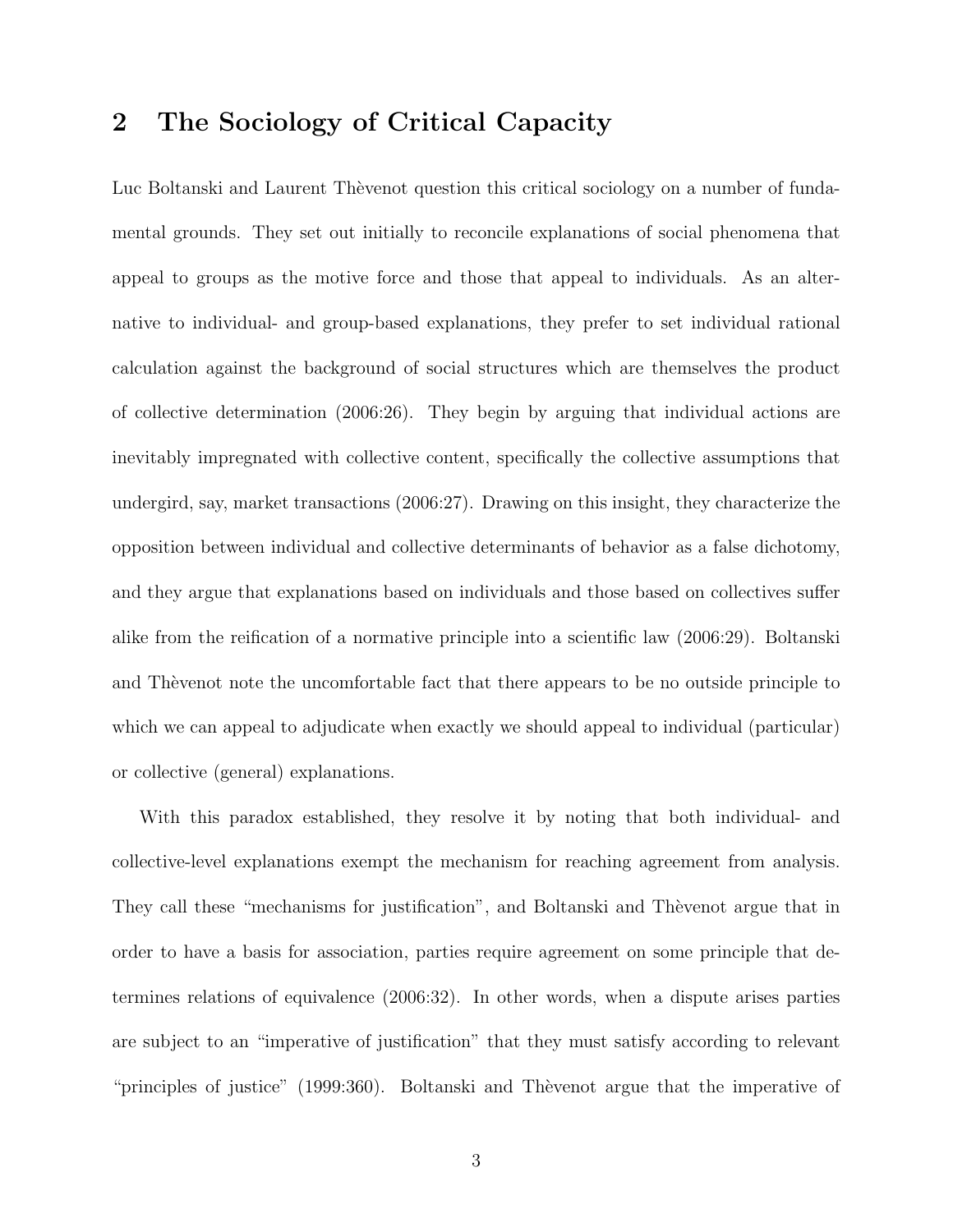justification requires us to justify our behavior on terms others can accept. While this is unproblematic in "natural situations" (2006:36) implicating only one principle of justice, where multiple principles are implemented a "breakdown" can occur, and when this happens people will try to return to a state of contingent circumstances by relativizing those situational elements that caused the breakdown (2006:35).

Forms of equivalence are said to be common where they form a legitimate order, which Boltanski and Thèvenot call a "polity"  $[cit\acute{e}]$  (2006:39).<sup>3</sup> Arguing that people will naturally seek to reduce the complex tension resulting from multiple forms of equivalence, the authors contend that this is done through "tests,"<sup>4</sup> procedures which lead to agreement on the relative importance of the beings implicated in the particular situation (40). To the extent that beings (people or things)<sup>5</sup> are "adjusted" to the situation and adjudication with reference to a higher common principle is possible, we can call the situation "natural".<sup>6</sup>

Boltanski and Thèvenot argue that all orders of worth follow the polity model (2006:65). They see such models as essentially "grammatical" enterprises, occupied with clarifying and fixing rules for agreement. Any proposed higher common principle must satisfy polity requirements in order to sustain justifications (2006:66). These requirements stem from a shared sense of the need for rules to guide behavior in everyday life, and a need to be able to fix value judgments on one another.<sup>7</sup> In short, the polity requirements demand fulfillment of

<sup>&</sup>lt;sup>3</sup>Much is lost here in translation. By the use of the word *cite*, Boltanski and Thevenot intended to recall Rousseau's account of the polity, with concomitant implications such as the presence of a collective will.

 $4$  "epreuves de force"

 $5$  "The entities are not necessarily humans; they can be 'actants', like in Greimas (1987) – or perhaps Latour (2005)" (Boltanski and Browne 2014:8).

<sup>&</sup>lt;sup>6</sup>In later work, Boltanski and Thèvenot set out the possibility of a compromise as an alternative to a test (Boltanski and Thèvenot 1999:375).

<sup>&</sup>lt;sup>7</sup>Boltanski and Thèvenot proliferate conceptual constructs (not to mention neologisms), but do so in isolation from the relevant philosophical literature. This is unfortunate, as their account would benefit from the notion of, for example, a public acceptability criterion (see Estlund 2008), which is essentially what their polity construct amounts to.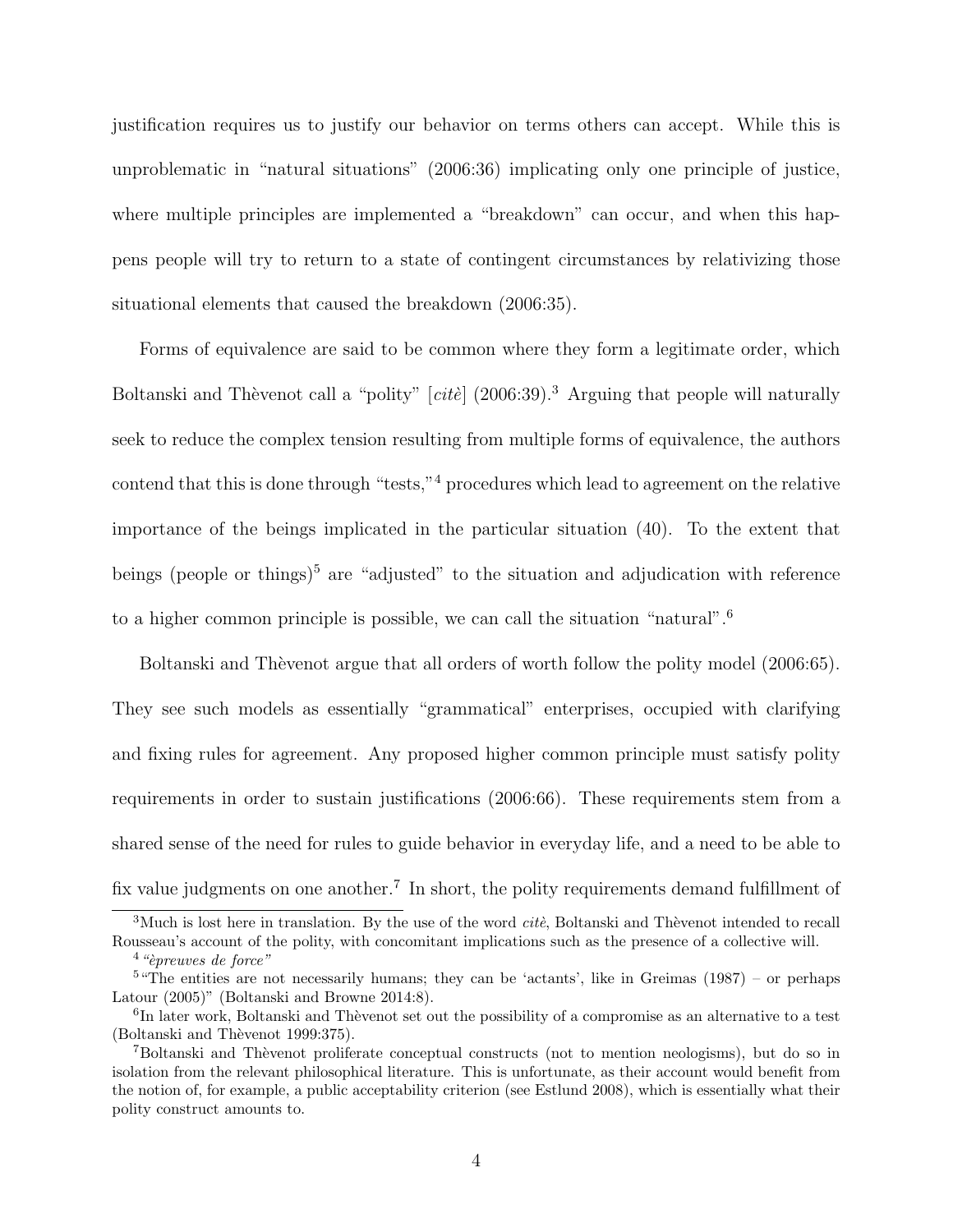some common good (2006:70-71). In addition, there must be some requirement of sacrifice, indexed to the provision of the common good. The higher common principle is maintained within a construction of worth "showing an equilibrium between a form of sacrifice and a form of common good possessing universal validity," ultimately producing a harmonious order (2006:72).

Boltanski and Thèvenot define critical capacity as the ability "to detach oneself from the immediate environment, to remove oneself from the confusion of what is present in order to attach the available beings to an order of importance[,] constitutes the minimal ability human beings must have if they are to involve themselves in situations without getting lost in them" (146). They argue that human beings engage constantly in this adaptation to new kinds of generality, entering into "an identifiable situation in a given world" and adopting the correct attitudes, even "adapting one's gaze" so as to ignore situational elements that do not matter according to the standards at issue. In short, Boltanski and Thevenot argue that ordinary people adopt precisely that critical stance which Bourdieu saw as the exclusive purview of the sociologist.

The authors identify a tension between different forms of generality, in the sense that it is possible to establish equivalence among 'beings' in multiple, often mutually exclusive ways.<sup>8</sup> They identify at least six such "orders of generality," and they argue that a good deal of social conflict concerns the choice of exactly which order of generality to apply in any particular situation. Calling each of these orders of generality 'worlds,' they contend that both our practices of justification for behavior and our analytical frameworks for understanding the social world are order-specific, and do not translate across worlds.

<sup>&</sup>lt;sup>8</sup>Boltanski and Thèvenot use the term 'beings' to refer to anything that plays a role in a situation.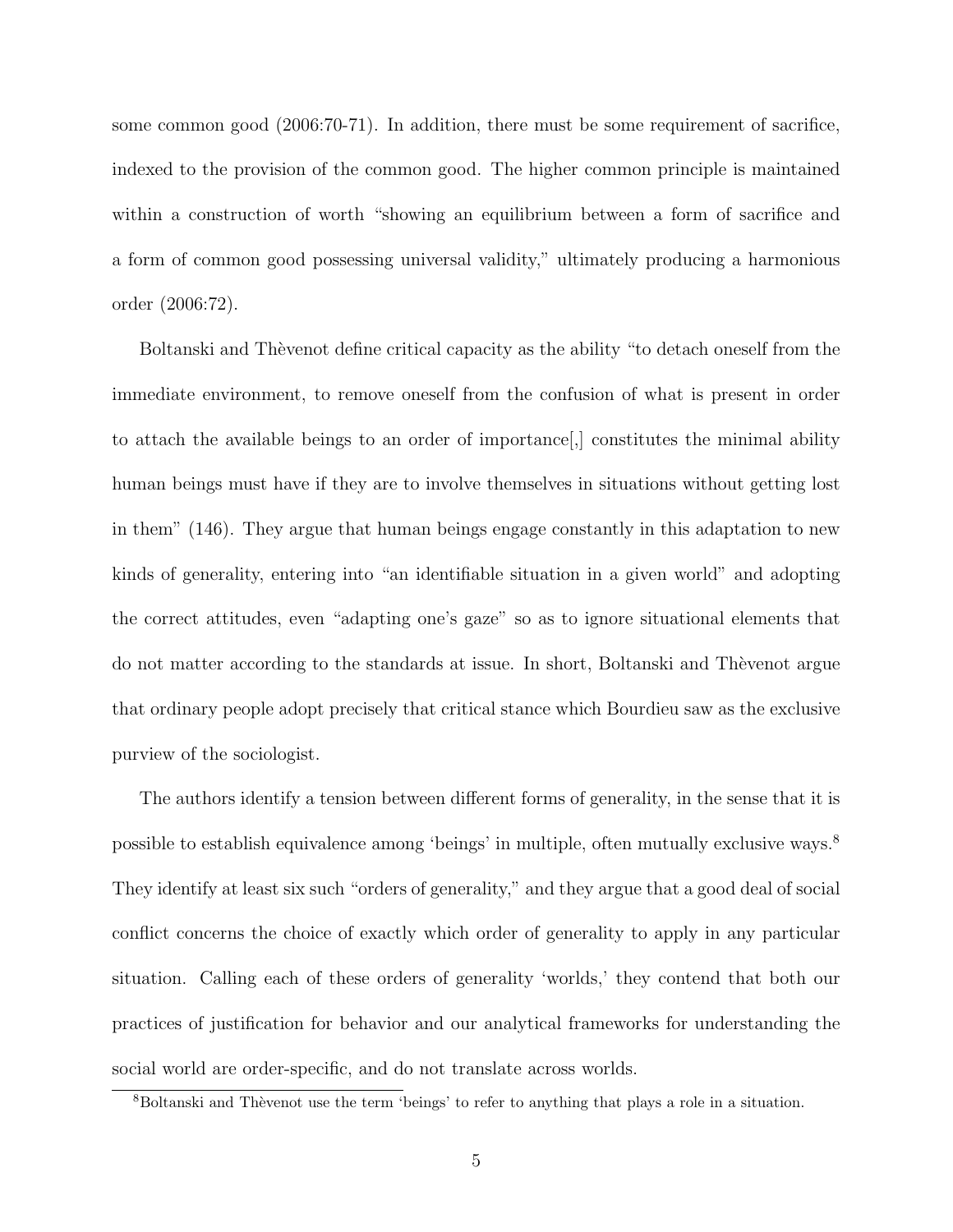Successful operators will therefore view orders of generality not as objective or given but rather as subjective and negotiable, attempting to induce the interpretation of situations according to the order that supplies them the most effective justifications. They will seek to "devalue one form of justification in order to enhance the value of another". Calling this plasticity "a defining feature of normalcy," Boltanski and Thèvenot argue that the absence of this ability characterizes abnormal and pathological behavior (2006:16). Critical operations performed by ordinary people thus take on some of the critical stance that Bourdieu saw as characteristic of sociological inquiry.<sup>9</sup> But if ordinary people are themselves bearers of a critical capacity, how can critical sociology claim to reveal the hidden domination and tacit injustices in society? Boltanski and Thèvenot put it this way:

[T]he symmetry between the descriptive languages or explanatory principles used by the social sciences, on the one hand, and the modes of justification or criticism used by actors, on the other hand, made us particularly attentive to the tensions that permeate sociology when it claims to be reconciling a positivist conception of scientific neutrality with a requirement that it engage in social criticism. For critical sociology then confronts the impossibility of capturing the necessarily normative dimensions that support its contribution to the denunciation of social injustices; this impossibility leads it inevitably to place undue emphasis on the externality of science in order to establish the legitimacy of its own practice  $(2006:14)$ .

In other words, Boltanski and Thèvenot think that a proper understanding of the critical

 ${}^{9}$ Curiously, Boltanski and Thèvenot see no need to test this proposition empirically - it is for them a methodological commitment: "...we shall assume that all persons are inherently endowed with the equipment they need to adapt to situations in each of the worlds we have identified" (2006:145).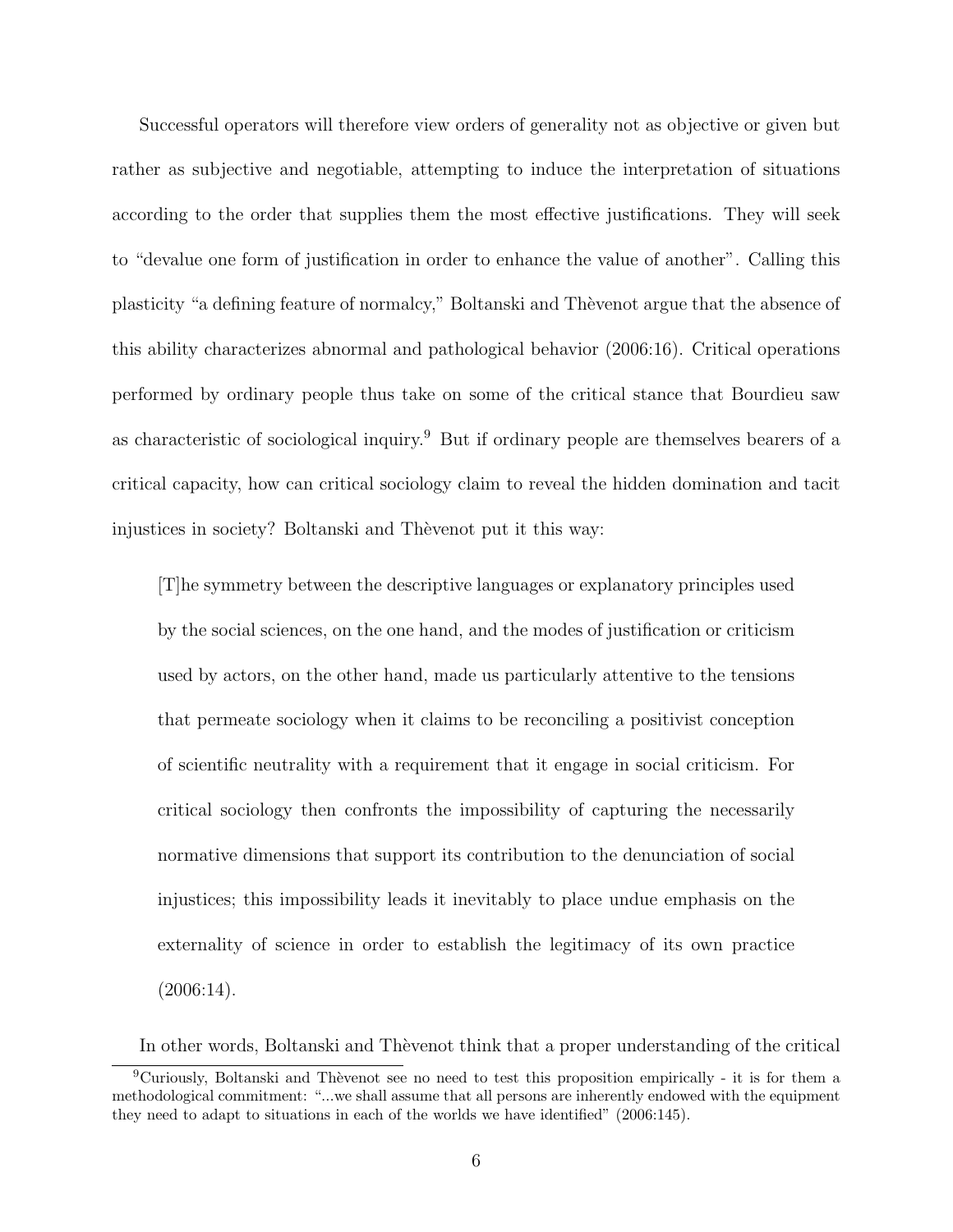attitude as held by individuals involves a (partial?) abandonment of the critical attitude by the social scientist, who will then be led by turns to the fig leaf of scientific objectivity. Abandoning the critical attitude in this way would seem to preclude much of the fundamentally normative work practiced by contemporary sociologists. Boltanski is explicit on this point:

When working within critical sociology, you are driven by the desire to obtain the truth as fast as possible, in order to help people who are being treated unjustly or falsely accused. This indignation keeps the research going. It is a very efficient motor; it drives you to see or emphasize aspects of the social world which are ignored or underestimated by the contemporarily prevalent discourses. But if there is one thing that indignation does not drive one to practise, it is precisely the sociology of indignation. Coming from the viewpoint of critical sociology, you can do many fascinating things, but you cannot conduct the sociology of critical operations itself. It is extremely difficult, if not impossible, to analyze an affair with regard to its specific social form...and be a part of it, by introducing one's own indignation into it, no matter how justified it is. (Boltanski and Basaure 371).

Boltanski and Thèvenot set out a consistent set of requirements applicable to all the worlds (orders of generality) that they identify. These requirements emerge from the necessity for voluntary agreement. No such agreement is necessary in cases of violence (where behavior need not be justified). At the other extreme, love, there is also no need for justification. Both of these regimes "deactivate equivalences" (Boltanski and Basaure 2011:364-5). However, if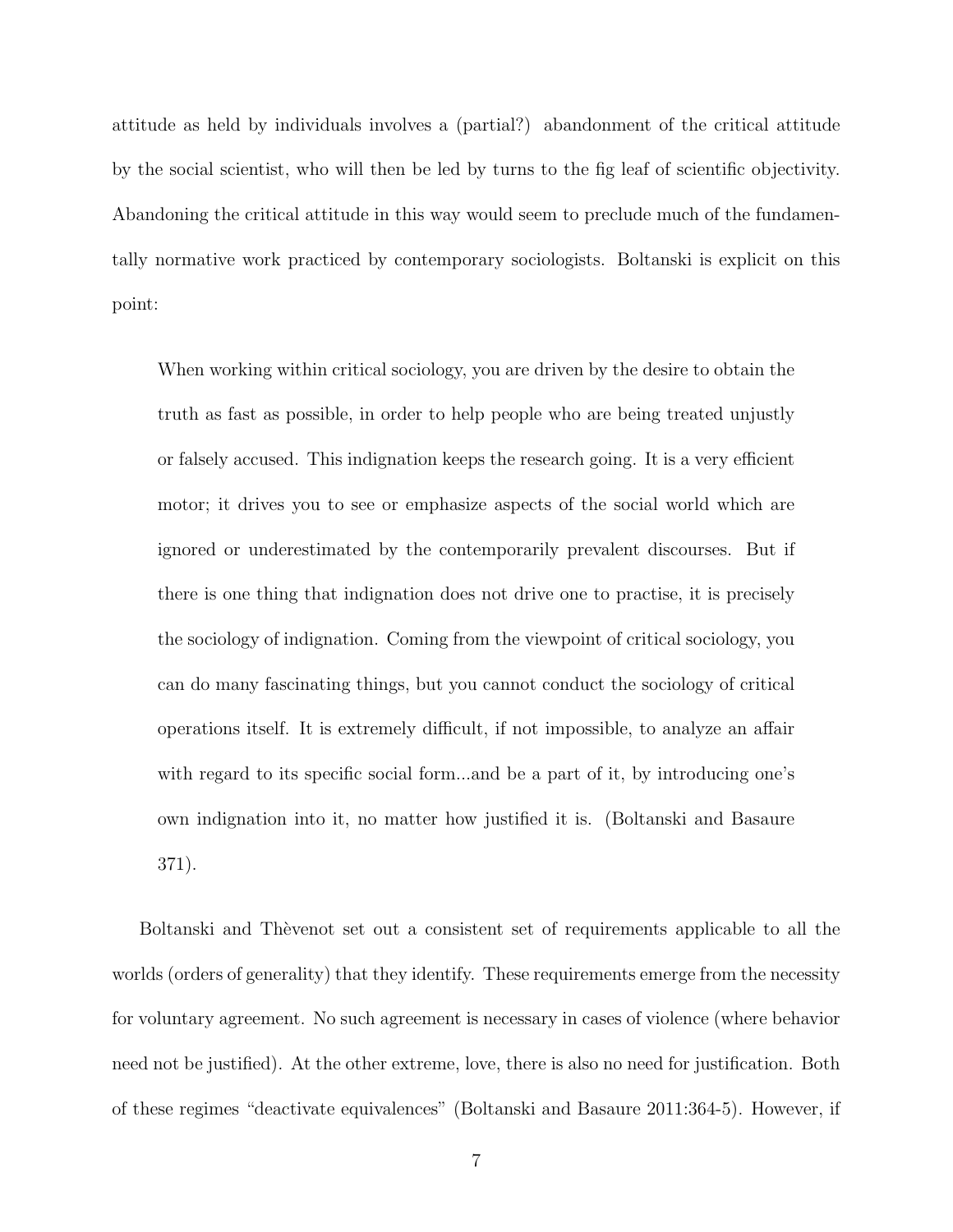individuals seek to induce voluntary agreement to the proposed order of generality, it must (1) never assign worth to persons on a definitive basis *(i.e.* permanently), and (2) that worth must be assigned through 'tests' that treat persons equivalently  $(2006:14).^{10}$  With these requirements established, Boltanski and Thèvenot argue that any proposed higher common principle that is appealed to to support a justification must meet these polity requirements in order to be accepted by others (compare Rawls 1971). The order of each polity constitutes a common world, and it is within these worlds that natural situations can occur.

We can thus see two possibilities for disagreement: disagreements within a particular state of worth (we might call these factual disagreements) and disagreements regarding the order of worth to be called upon (call these value disagreements).<sup>11</sup> The critical capacity enters the picture when value disagreements permit the strategic interpretation of the situation through the lens of a favorable order of value (2006:134). The dynamic character of social interaction is accounted for by the observation that no situation can remain pure for long, as strategic operators vie to critically reinterpret the scene to their own advantage. As Boltanski and Thèvenot put it, the "noise of the world" may be temporarily silenced by a test, but each world "bears traces of the possibility of other worlds" which may enter and "disturb" the situation (2006:135). They argue that the critical outlook is itself a result of familiarity with

 $10$ Boltanski and Thèvenot state that tests occur with reference to objects against which people measure themselves. People learn to behave "naturally" within a world through the experience of repeated testing. These objects impose constraints on tests by "calling for valorization" (2006:131). Tests are an appeal to the higher common principle to establish the worth of the individuals involved in contestation through an appeal to objects. This situation will only be a 'pure' test if measures have been taken in advance to establish a common world (2006:138). Boltanski seems to make a mistake, however, in saying that convention is established by objects (Boltanski and Basaure 2011:364). It seems more correct to say that the meaning of objects is established by convention.

 $11$ Boltanski and Thèvenot distinguish between two types of value disagreements: shifts of worth, where forms of value from another world intrude on the test, and ambiguous situations which present a challenge to the test by confronting it with a situation which contains objects from several worlds (Boltanski and Thèvenot 1999:374).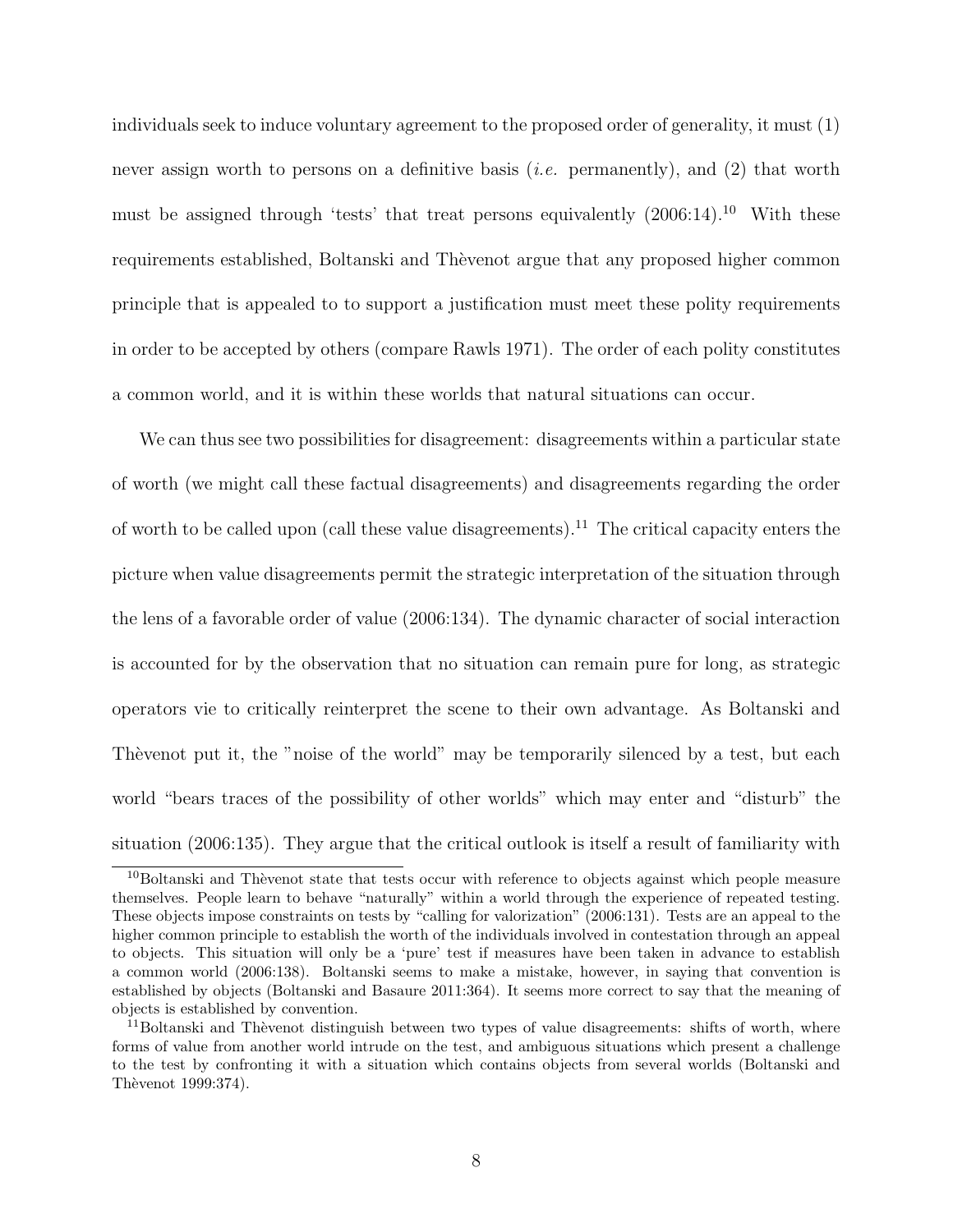multiple worlds (2006:136). Subjects cannot "constitute the meaning of a scene by the gazes they bring to bear on it" because they are guided by principles of coherence inherent in the social world and in the arrangement of objects (2006:144). In this sense, social interaction is at once simultaneously subjective and objective.<sup>12</sup>

Boltanski and Thèvenot have reached Bourdieu's conclusion by another road, without any reliance on the "postulate of nonconsciousness" (2006:145) on which, they argue, Bourdieu's argument depends.<sup>13</sup> As we have seen, Boltanski and Thèvenot regard agreement among individuals unable to establish generalizable equivalences or adopt the critical perspective as impossible. They argue that the chief problem with critical sociology is its inability, by definition, to take the actors on their own terms and understand the critical operations perfomed by these actors.<sup>14</sup> In short, the critical approach by a sociologist is inimical to a proper understanding of the critical approach used by the subjects of sociological study (Boltanski and Thèvenot 1999:364). By bringing critique into the purview of sociology, Boltanski and Thèvenot seem to have ruled out critique as a default modus operandi for social scientists. This strikes at the heart of Bourdieu's approach, and makes Boltanski's claim to be synthesizing critical capacity and critical sociology incredible.<sup>15</sup>

There is an additional, historically contingent element to Boltanski and Thèvenot's cri-

 $12I$  shall say nothing here of Boltanski's "metacritical orientation," but see 2011:26. "having recognized that the exteriorities to which critical sociologies lay claim are always incompletely external, it was a question of exploring the possibility of a complex interiority, comprising, in addition to egress from the context and its critique, a third movement aiming to integrate what external critique still owes to the context it critiques." I find such passages bewildering, and must admit doubts as to the presence of any semantic content.

<sup>&</sup>lt;sup>13</sup>Indeed, the metaphysical jugglers described by Boltanski and Thèvenot are if anything too conscious.

<sup>&</sup>lt;sup>14</sup> "critique always has two elements: it has an eye on normativity, but also one on the world which has not yet achieved normativity. It is precisely the confrontation of power relations and justice which leads to the emergence of critique" (Boltanski and Basaure 371).

 $^{15}$ Boltanski has said that "our enterprise was to adopt an attitude of methodological distance vis- $\hat{a}$ -vis critical sociology – not to deny critique, but rather to make it a fully-fledged subject matter of sociology, to conduct the 'sociology of critique'" (Boltanski and Basaure 371).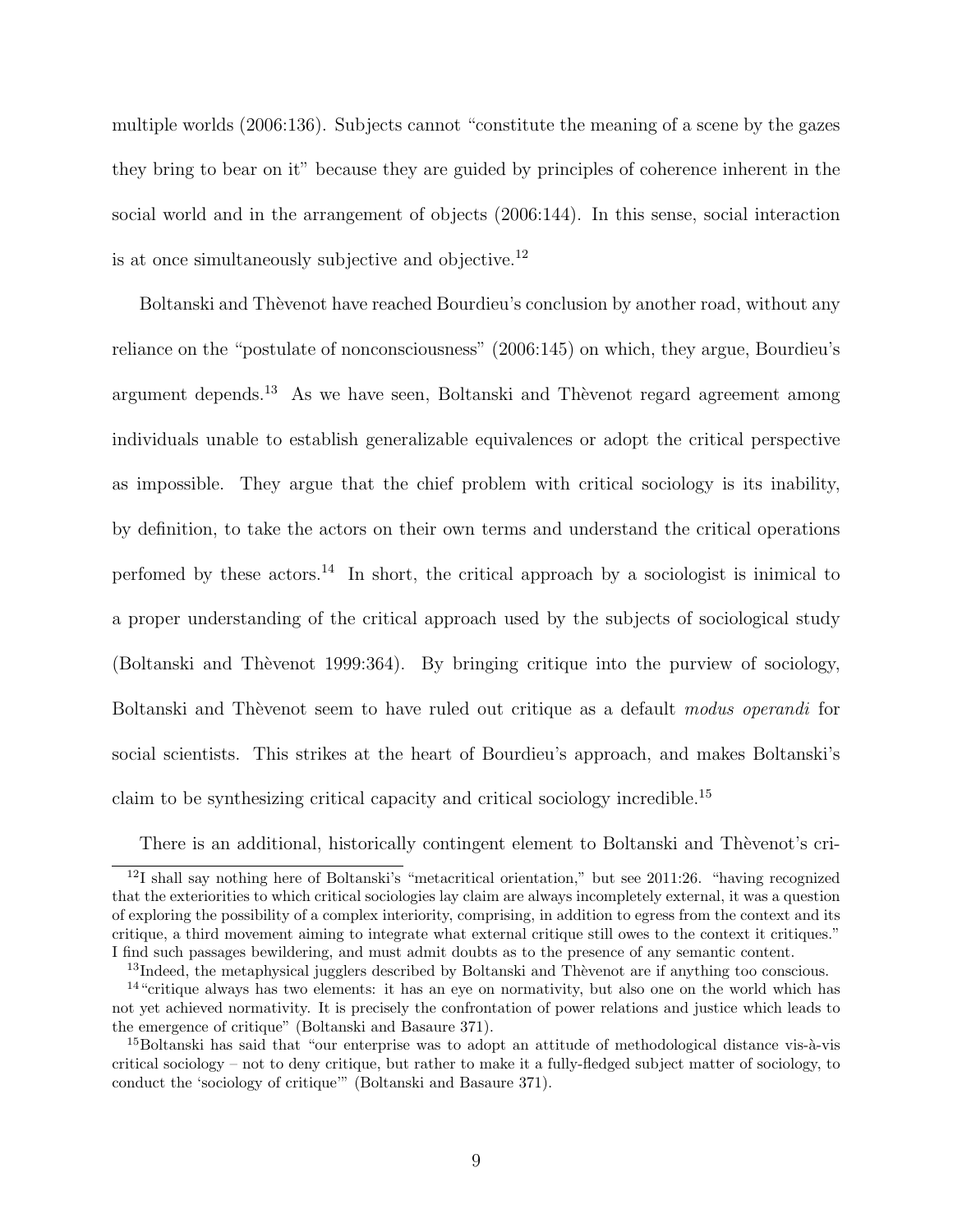tique of Bourdieu. They argue that the concept of habitus "cannot be a foundation that supports all of the building," because globalization has scrambled classes and categories to a sufficient extent that appeals to a class habitus fail to parsimoniously explain behavior (Boltanski and Browne 2014:10). This portion of the critique is not theoretical, so I will not discuss it further here, except to note that it seems historically myopic to argue that contemporary developments are unprecedented.

## 3 Discussion

Boltanski and Thèvenot seem to be trying for their own Hegelian synthesis, this time encompassing Bourdieu's work on power as a special case of behavior that departs from justification.<sup>16</sup> Boltanski reflects that sociology has come full circle and that the subjective-objective distinction has been transcended. He further argues that contemporary work has led to "a unification of 'critical sociology' and the 'sociology of critique'" (Boltanski and Basaure 2011:374). However, it is difficult to see how Bourdieu's approach can survive even the temporary abandonment of critique. It is likewise difficult to see how Boltanski and Thèvenot's approach can deal with explanations at variance with those provided by the actors. A great deal of research in psychology and behavioral economics concerns the inability to give coherent explanations for behavior. Similarly, Jonathan Haidt's work on moral foundations reveals that many behavioral responses are not backed by so much as a shred of calculation.

Perhaps Boltanski and Thèvenot did not intend the sociology of critical capacity to apply to states beyond the situations of agreement to which they confined their study. After all,

<sup>16</sup>"You have two opposite theories and the trick is to build a larger frame, one in which the two opposite theories become specific examples of the larger framework" (Boltanski and Browne 2014:12).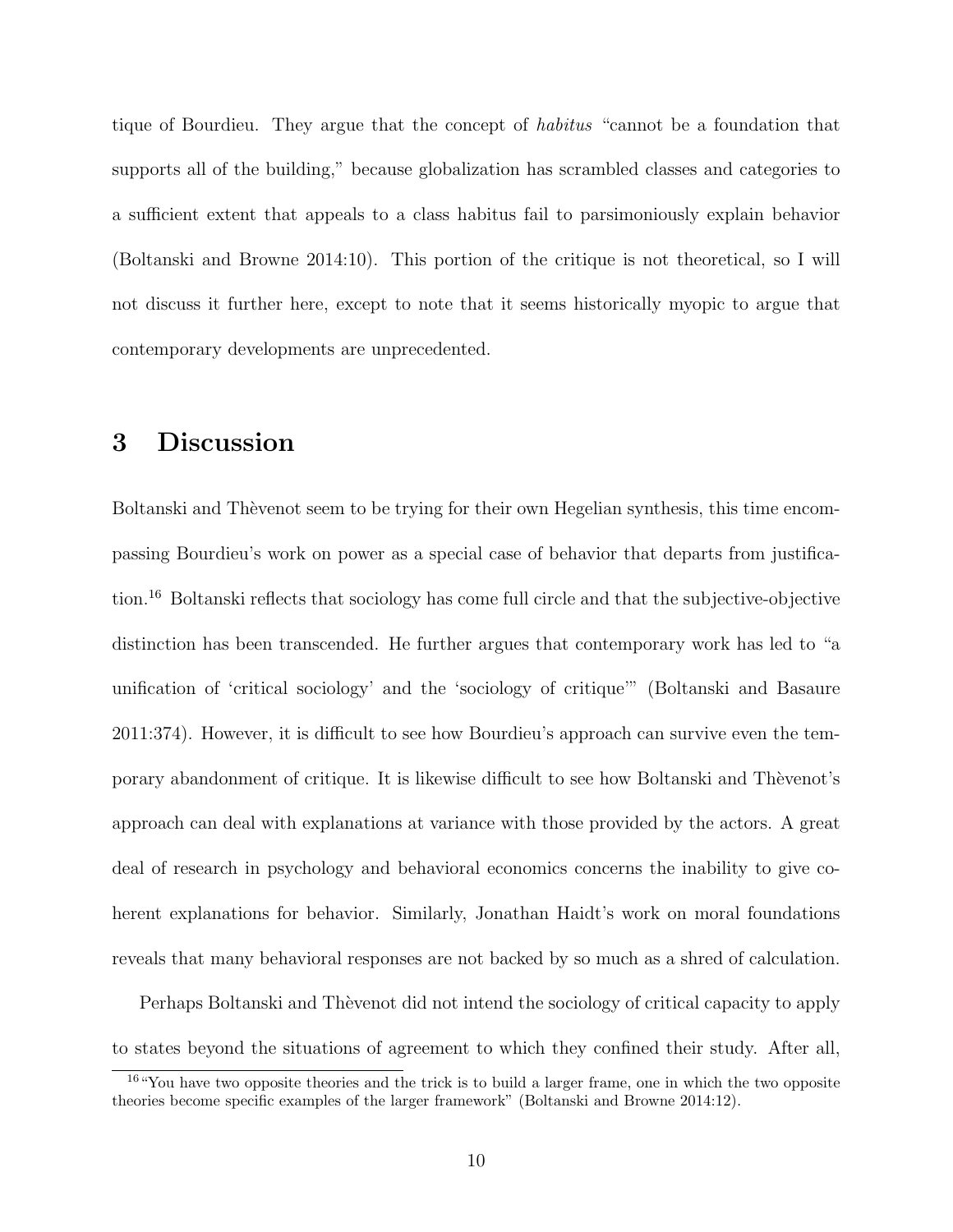Boltanski has said "theories are always local" and that the model of economies of worth "was developed merely as a research instrument" and is "not a general social theory" (Boltanski and Basaure 2011:362-3). It thus seems a mistake to set it alongside Bourdieu's theory, whose generality its author would no doubt enthusiastically aver. In addition, the absence of a theory of the rise and fall of particular worlds is a drawback inherent in the project, though Boltanski and Chiapello (2005) has addressed this shortcoming by theorizing a mediating role for institutions.

But the differences between critical sociology and the sociology of critical capacity can be drawn more sharply. Boltanski and Thèvenot reject Bourdieu's focus on power.<sup>17</sup>. Indeed, they consider situations where people choose to justify their behavior as partial *escapes* from power relations. Calling these "legitimate relations," Boltanski argues that legitimate relations are a specific form of power relations compatible with an everyday sense of justice, less threatened by the critique of injustice" (Boltanski and Basaure 2011:375).<sup>18</sup> Boltanski and The venot want to take people at their word that they are entering into legitimate agreements of justification, rather than simply assuming that their justifications are an unwitting mask for power relations (Boltanski and Thèvenot 1999:364). Another unexplored possibility might be that the regimes of worth exist because of limited cognitive capacity.<sup>19</sup> Boltanski recognizes that "it would be impossible if everyone was permanently calculating what he or she does and what others do for him or her in order to keep the equivalences constant"

<sup>&</sup>lt;sup>17</sup> "Power relations do not play an important role in the frame of analysis chosen for the economies of worth" (Boltanski and Basaure 2011:369)

<sup>&</sup>lt;sup>18</sup>This account parallels Lake's (2009) refinement of Waltz's (1979) theory of international anarchy. Lake introduces hierarchy as an antipodal form of legitimate power relations allowing states to escape from anarchy. In this vein, consider also Plato's distinction between a king and a tyrant (Republic, Book IX).

<sup>&</sup>lt;sup>19</sup>This would track with contemporary research on behavioral heuristics. Compare the argument in Fearon and Wendt 2012 regarding the "logic of appropriateness".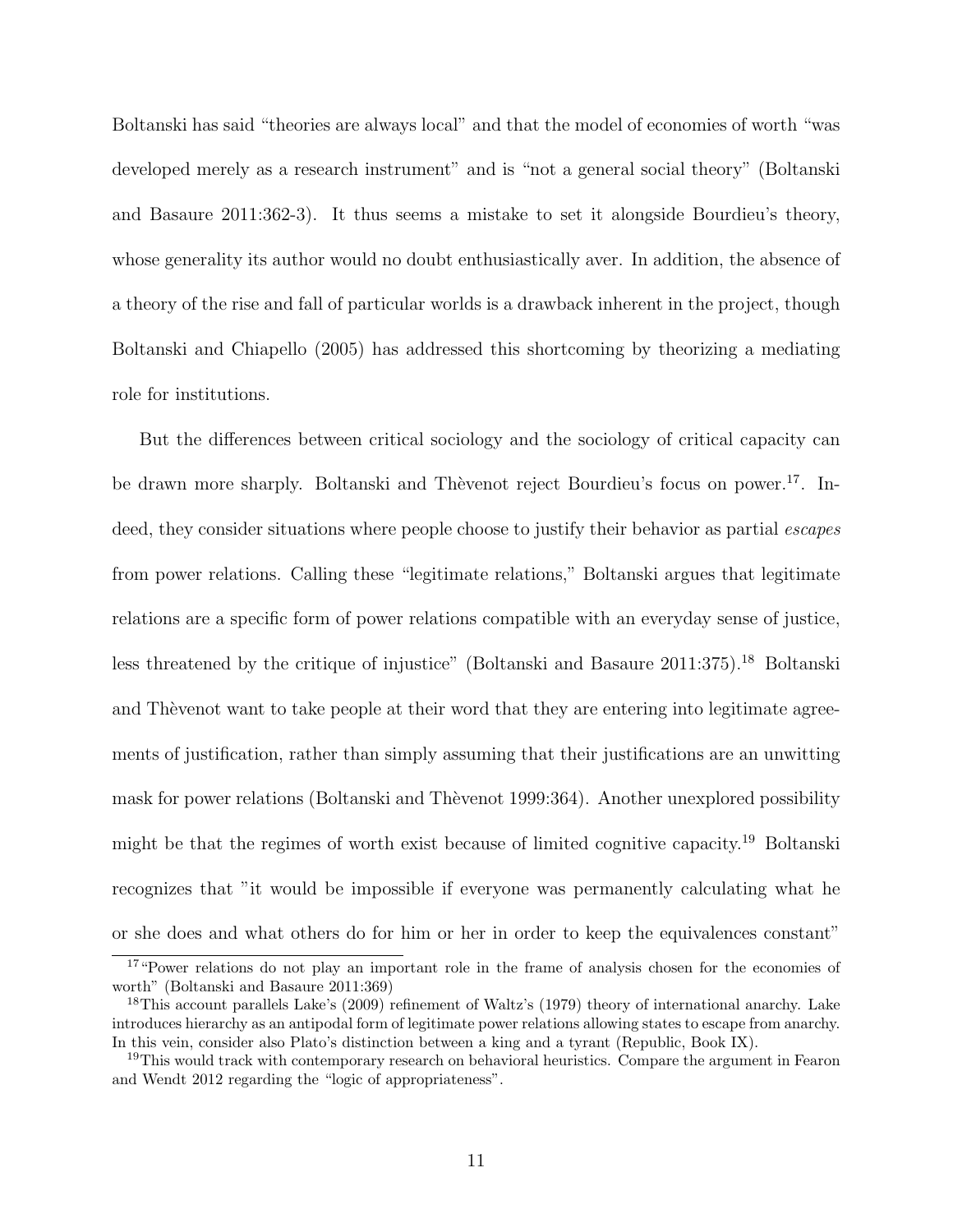(Boltanski and Basaure 2011:365), but he does not develop this insight to argue that disputes are costly, and that individuals will therefore have varying tastes for participation in them.

It may be the case that Boltanski and Bourdieu have different understandings of domination. Boltanski has said that "I believe that a world based solely on domination would be insupportable [sic] and would not have a long span of life" (Boltanski and Basaure 2011:371).<sup>20</sup> He also argues that a focus on domination leads to a creeping pessimism that makes it difficult to differentiate between conventionally pleasant and unpleasant situations. For Bourdieu, no doubt, this was precisely the point. The argument that a world based on domination would be unbearable ignores Bourdieu's complex argument for tacit consent to invisible domination.<sup>21</sup> However, Boltanski's final argument is more persuasive. He suggests that in a world of inevitable domination, criticism is pointless because it can effect no change. Bourdieu might retort that it serves to reveal hidden forms of power, but as Boltanski would respond, to what purpose?<sup>22</sup> This understanding would bring criticism full circle, rendering it a merely descriptive enterprise and thus stripping it of content (Boltanski and Basaure  $2011:373$ .<sup>23</sup> Criticism on Bourdieu's terms thus seems either impossible or pointless.

To my mind, the most intriguing innovation in Boltanski and Thèvenot's work is their defense of political compromise. The presence of multiple worlds with legitimate claims on

<sup>&</sup>lt;sup>20</sup>A common error in translation made by Elliott, Porter and Nice consists in festooning the prose with direct cognate translations from the French even when the English equivalent is some centuries removed from even occasional use  $(e.g.$  subtend). This is a case in point. The meaning of 'insupportable' in French is given perfectly by 'unbearable' in English.

<sup>&</sup>lt;sup>21</sup>"[M] is recognition of the reality of class relations is an integral part of those relations" (Bourdieu 1990:136).

 $22^{24}$  do not understand the idea that knowledge of the laws governing our lives is enough to have a liberating effect. How does my situation change if I know the laws that are dominating me, but cannot evade or transcend them, so that they would no longer be 'brazen laws'?" (Boltanski and Basaure 2011:374).

<sup>&</sup>lt;sup>23</sup> "Consequently, the person who is disgusted by the domination must indeed think that there are situations in which consensus is not established on the basis of domination only – if he or she is truly indignant, that is. A project of liberty and a positivistic creed do not harmonize well" (Boltanski and Basaure 2011:373).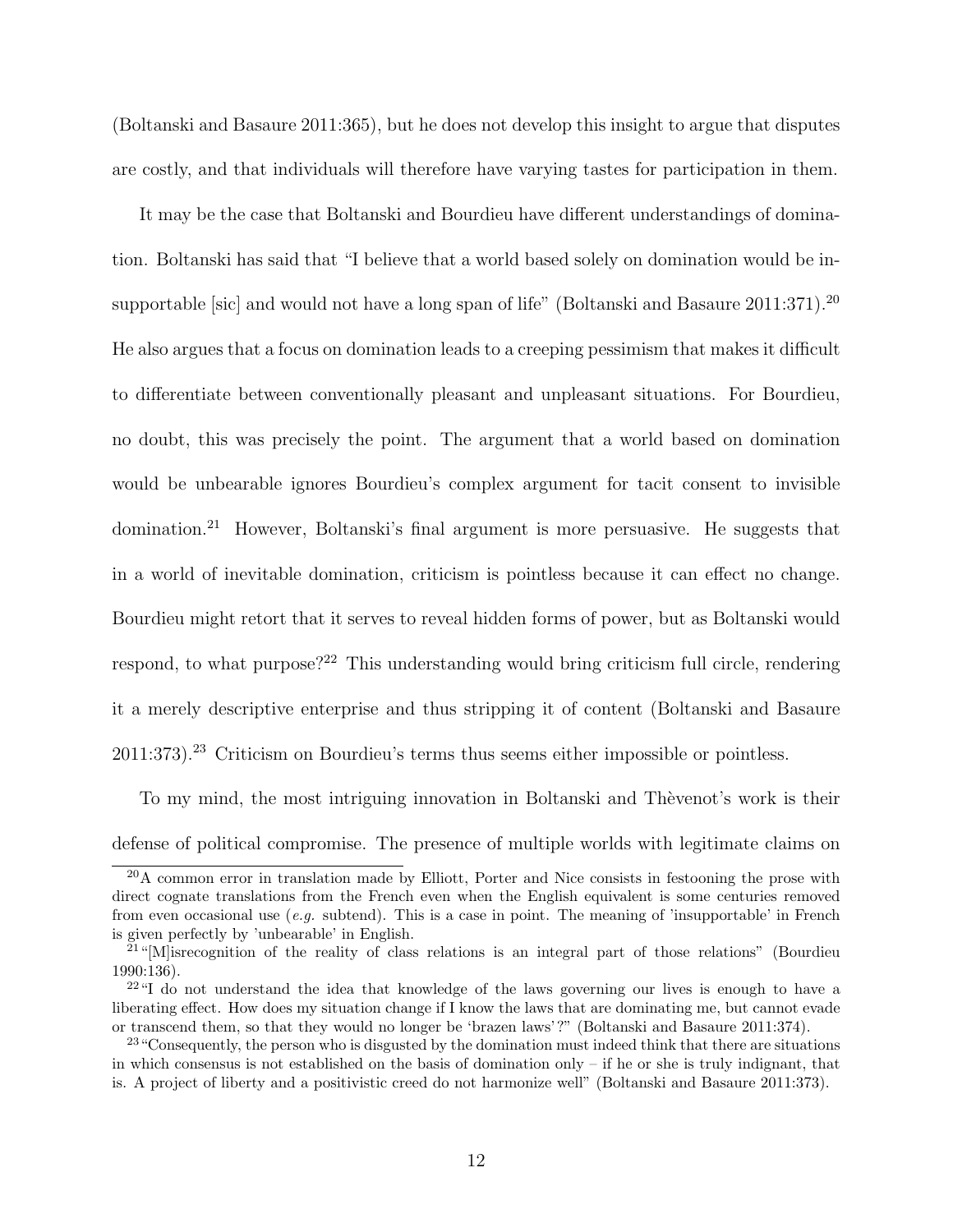behavior compels the conclusion that there exists no "higher-level principle" on which to draw in order to discriminate among them.<sup>24</sup> As a result, dogmatism is fatally undermined, leading to particular and contingent social arrangements that are the product not of unalloyed principle but of painstaking compromise.<sup>25</sup> This position is unlikely to win the hearts of political activists, but it seems to me to be correct. In fact, Boltanski and Th`evenot advance it as the foundation of contemporary civic pluralism, and they argue that failure to understand the necessity of compromise is a major source of political conflict. This strikes me as reasonable. A monomaniacal focus on universalizing the values of particular worlds at the expense of compromise seems a perfectly apt description of contemporary politics.

<sup>24</sup>Compare Walzer (1983) on spheres of value.

 $25$ ex: "The rights of persons as citizens in a civic world are specified in relation to their participation in the industrial one" (Boltanski and Thèvenot 1999:375)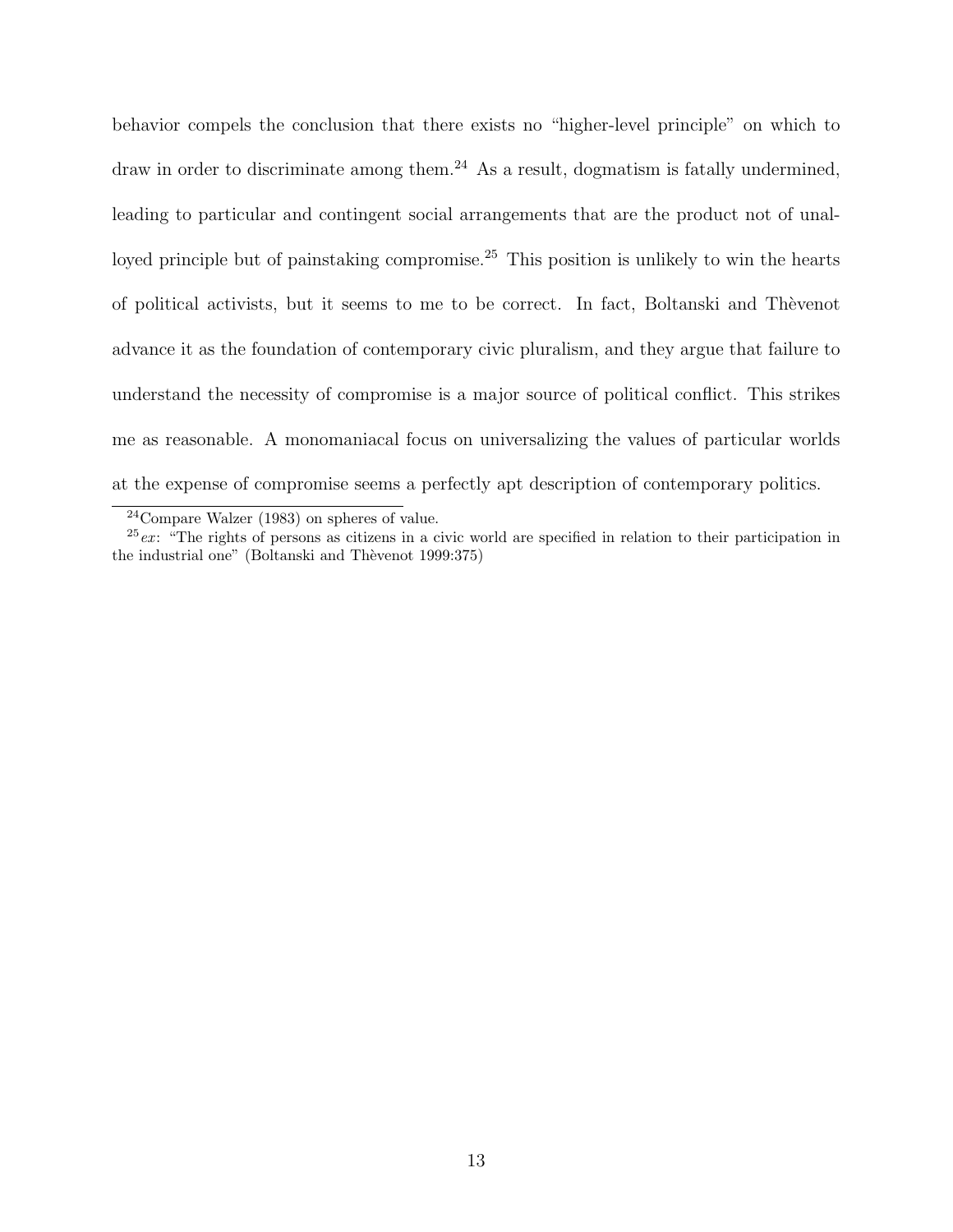#### 4 References

- Boltanski, Luc and Eve Chiapello. [1999] 2005. The New Spirit of Capitalism, trans. G. Elliott. New York: Verso.
- Boltanski, Luc and Laurent Thévenot. [1991] 2006. On Justification: The Economies of Worth, trans. C. Porter. Princeton: Princeton University Press.
- Boltanski, Luc and Laurent Thévenot. 1999. "The Sociology of Critical Capcity," European Journal of Social Theory 2(3), pp.359-377.
- Boltanski, Luc. [2009] 2011. On Critique: A Sociology of Emancipation, trans. G. Elliott. Cambridge: Polity.
- Boltanski, Luc and Craig Browne. 2014. "'Experience is a mixture of violence and justification': Luc Boltanski in conversation with Craig Browne," Thesis Eleven,  $124(1)$ , pp.7-19.
- Boltanski, Luc and Mauro Basaure. 2011. "An interview with Luc Boltanski: Criticism and the expansion of knowledge," European Journal of Social Theory 14(3), pp.361-381.
- Bourdieu, Pierre. 1984. Distinction: A Social Critique of the Judgment of Taste, trans. R. Nice. Harvard: Routledge & Kegan Paul Ltd. / Harvard University Press.
- Bourdieu, Pierre. 1990. *The Logic of Practice*, trans. R. Nice. Stanford: Stanford University Press.
- Estlund, David. 2008. Democratic Authority: A Philosophical Framework, Princeton: Princeton University Press.
- Fearon, James and Alexander Wendt, "Rationalism v. Constructivism: A Skeptical View" , in W. Carlsnaes, T. Risse, and B. Simmons, eds., Handbook of International Relations